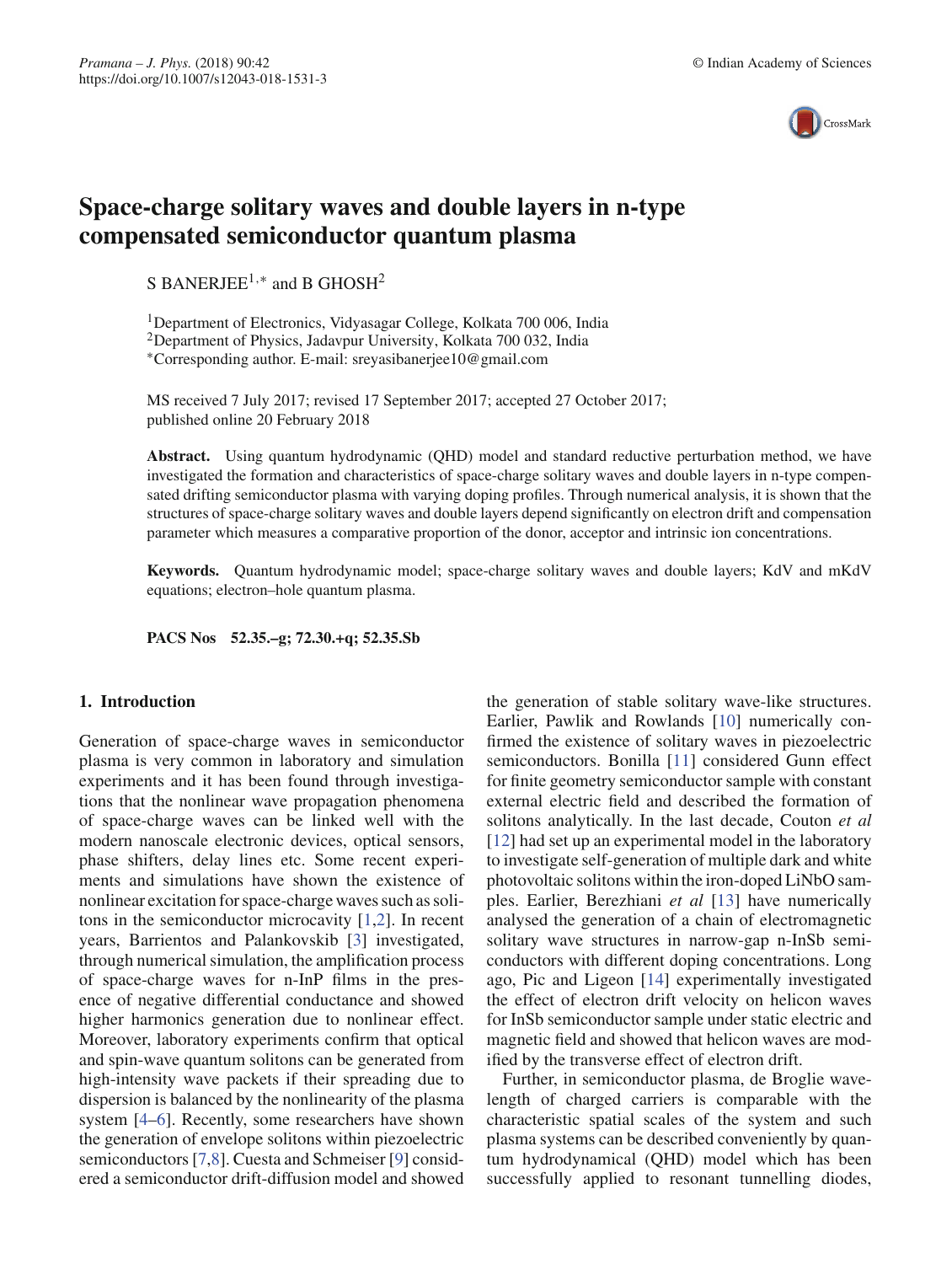self-consistent quantum electron gas, the metallic and semiconductor nanostructures, carbon nanotubes, charged quantum fluids, plasmonics etc. [15–17]. Moreover, the dispersive effects of fermionic pressure and quantum Bohm potential have been experimentally verified in X-ray scattering experiments for electron laser plasmas [18].

Most of the earlier researchers considered electromagnetic solitary waves in semiconductor plasma both experimentally and theoretically [12,13,19,20]. Considering the applicability of space-charge wave formation in semiconductor plasma, both laboratory-based and simulation-based [1,2,11,21–23], it would be interesting to investigate space-charge solitary waves in semiconductor plasma. Very recently, Banerjee and Ghosh [24] have studied modulational instability of space-charge waves and the formation of envelope solitons in n-type compensated semiconductor with varying doping profiles. So far, we are aware that no one has studied the formation of KdV-type solitary waves for space-charge waves in semiconductor plasma. Apart from solitary wave structure, there is another important nonlinear structure, namely double layer (DL). Semiconductor plasma is also suitable for the formation of double layer [25–29]. But to the best of our knowledge, till date no one has studied space-charge double layers in semiconductor plasma. So, it would be interesting to investigate KdV-type soliton and the double layer formation for space-charge waves in semiconductor plasma.

So, the purpose of the present paper is to study the formation of KdV-type solitary waves and DLs for space-charge waves in n-type compensated semiconductor plasma with varying doping profiles and electron drifts. Starting from the QHD model equations we have derived KdV and mKdV equations using standard reductive perturbation techniques and from these equations we have found space-charge solitary wave and double layer solutions. Through numerical analysis it is shown that the profiles of space-charge solitary waves and double layers are significantly modified by doping profile and electron drift.

This paper is organised as follows. Section 2 represents quantum hydrodynamic (QHD) model for semiconductor plasma. The linear dispersion relation is explained numerically in §3. In §4 derivation of KdV equation and solution of solitary waves are presented. In §5, mKdV equation and double layer solution have been analysed. Numerical results are represented in §6. Finally, in §7 some concluding discussions are given.

### **2. Governing equations**

The dynamics of the space-charge waves in the quasineutral electron–hole quantum semiconductor plasma for n-type compensated semiconductor can be described by the following quantum hydrodynamic model equations [24]:

$$
\frac{\partial n_{\rm e}}{\partial t} + \frac{\partial}{\partial x} (n_{\rm e} u_{\rm e}) = 0,
$$
\n
$$
\frac{\partial u_{\rm e}}{\partial t} + u_{\rm e} \frac{\partial u_{\rm e}}{\partial x} = \frac{q_{\rm e}}{m_{\rm e}} \frac{\partial \phi}{\partial x} - \frac{1}{m_{\rm e} n_{\rm e}} \frac{\partial p_{e}}{\partial x} + \frac{\hbar^2}{2m_{\rm e}^2} \frac{\partial}{\partial x} \left\{ \left( \frac{1}{\sqrt{n_{\rm e}}} \right) \frac{\partial^2}{\partial x^2} (\sqrt{n_{\rm e}}) \right\},
$$
\n(2)

$$
\frac{\partial^2 \phi}{\partial x^2} = \frac{e}{\varepsilon_0} (n_e - n_h), \qquad (3)
$$

where  $n_e$ ,  $u_e$ ,  $p_e$ ,  $m_e$  and  $q_e$  are respectively the perturbed number density, velocity, pressure, mass and charge of the electron;  $n_h$  is the number density of holes;  $\phi$  is the electrostatic potential and  $\hbar$  is the reduced Planck's constant. Equation (1) is the continuity equation. Equation (2) is the momentum equation for the electrons. In the right-hand side of eq. (2) the second and third terms correspond respectively to classical and quantum pressures. The quantum pressure originates from quantum force related to quantum Bohm potential. A detailed discussion regarding this can be found in the paper by Manfredi and Hass [30]. We assume the plasma particles to behave like a one-dimensional Fermi gas at zero temperature. Then, following Manfredi and Hass [30], the pressure law can be expressed as

$$
p_e = \frac{m_e V_{\text{Fe}}^2}{3n_{e0}^2} n_e^3,
$$
\n(4)

where  $V_{\text{Fe}} = \sqrt{2k_B T_{\text{Fe}}/m_e}$  is the Fermi thermal speed and  $T_{\text{Fe}}$  is the Fermi temperature. Now by normalising velocities by  $V_{\text{Fe}}$ , electrostatic potential by  $k_B T_{\text{Fe}}/e$ , all lengths by  $V_{\text{Fe}}/\omega_{pe}$ , time by  $\omega_{pe}^{-1}$  and all densities by  $h_0$ , where  $h_0$  is the hole concentration at thermal equilibrium, the basic eqs  $(1)$  and  $(2)$  can be put in the following normalised form:

$$
\frac{\partial n_{\rm e}}{\partial t} + \frac{\partial}{\partial x} (n_{\rm e}u_{\rm e}) = 0, \qquad (5)
$$
  

$$
\mu \left\{ \frac{\partial u_{\rm e}}{\partial t} + u_{\rm e} \frac{\partial u_{\rm e}}{\partial x} \right\} = \frac{\partial \phi}{\partial x} - n_{\rm e} \frac{\partial n_{\rm e}}{\partial x} + \frac{H^2}{2} \frac{\partial}{\partial x} \left\{ \left( \frac{1}{\sqrt{n_{\rm e}}} \right) \frac{\partial^2}{\partial x^2} (\sqrt{n_{\rm e}}) \right\}, \qquad (6)
$$

where

$$
\omega_{pe} = \sqrt{\frac{n_{e0}e^2}{\varepsilon_0 m_e}}
$$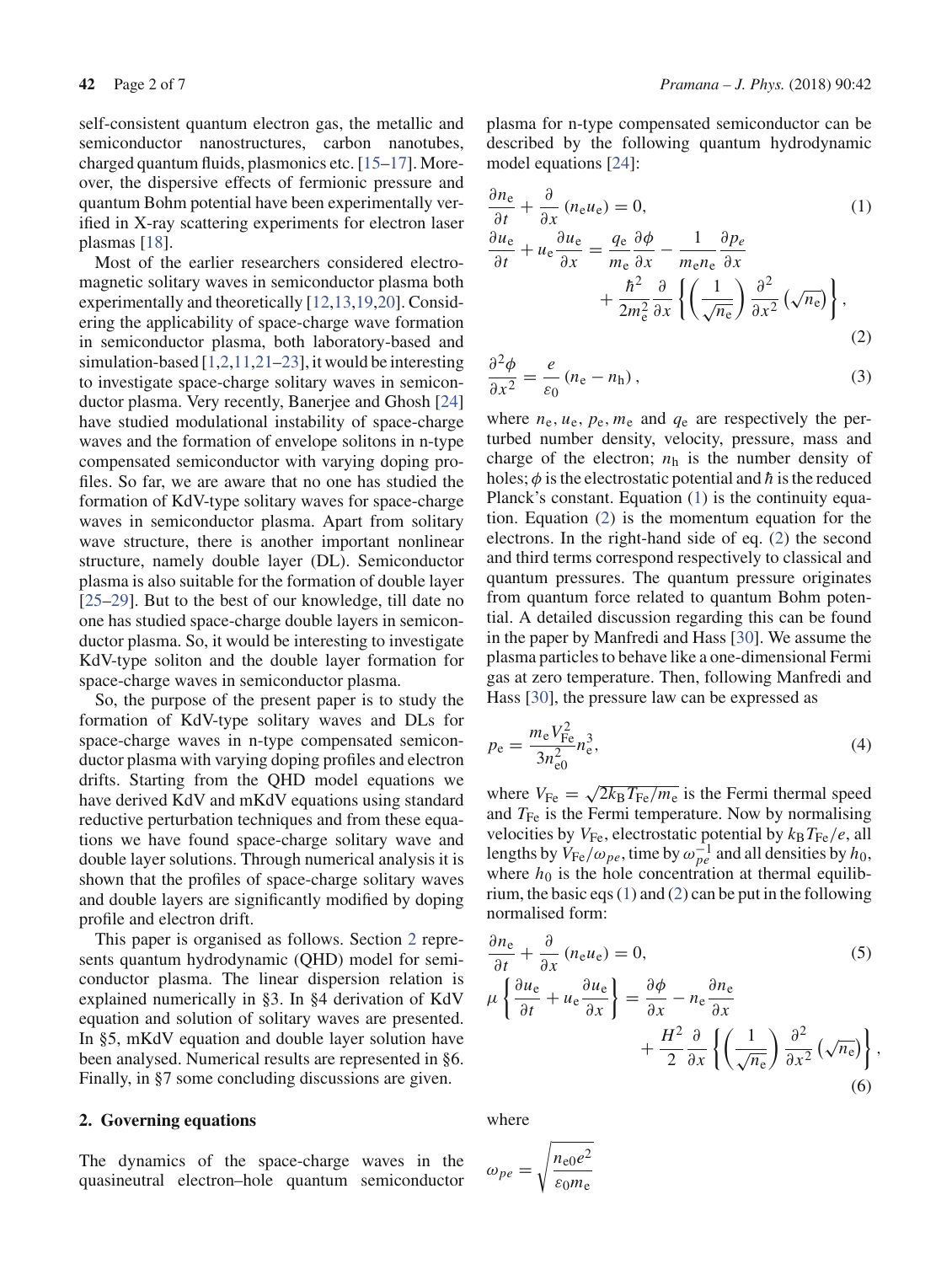is the electron plasma frequency,

$$
\mu = \frac{m_{\rm e}}{m_{\rm h}}
$$

is the electron–hole mass ratio,

$$
H = \frac{h\omega_{pe}\sqrt{\delta}}{2k_{\rm B}T_{\rm Fe}}
$$

is a dimensionless parameter proportional to quantum diffraction effect  $h_0$ . In most cases  $\mu$  is taken as one but in the case of semiconductor  $\mu$  should be taken as electron–hole effective mass ratio. The effective mass is determined by the energy vs. wave number curve for the species in valence/conduction band. Due to the parabolic nature of the curve for semiconductors, the value of  $\mu$  in our model can differ from unity. In compensated semiconductors the concentration of both the donor and the acceptor impurity atoms are assumed to be equal. But in n-type compensated semiconductors, the donor concentration  $(n_D)$  is usually much greater than the acceptor concentration  $(n_A)$ . So in n-type compensated semiconductor, the charge neutrality condition is

$$
e_0 + (e_A - h_A) = h_0 + (n_D - e_D). \tag{7}
$$

where  $e_0$  and  $h_0$  are the thermal equilibrium concentrations of electrons and holes in the conduction band and valence band respectively;  $e_D$  is the concentration of electrons in the donor energy level and  $h<sub>A</sub>$  is the concentration of holes in the acceptor energy level. By assuming complete ionisation, the above charge neutrality equation becomes

$$
e_0 + n_A = h_0 + n_D.
$$
 (8)

Using the law of mass-action

$$
h_0 \cdot e_0 = i_i^2,\tag{9}
$$

where  $i_i$  is the intrinsic ion concentration in which

$$
i_i^2 = N_c N_v e^{-E_g/k_B T},
$$
  
\n
$$
N_c = 2 \left( \frac{2\pi m_e k_B T}{\hbar^2} \right)^{3/2}, \quad N_v = 2 \left( \frac{2\pi m_h k_B T}{\hbar^2} \right)^{3/2},
$$
\n(10)

 $E<sub>g</sub>$  is the band gap of the semiconductor,  $\hbar$  is the reduced Planck's constant,  $k_B$  is the Boltzmann constant,  $m_e$  and *m*<sup>h</sup> are the effective masses of electron and hole respectively.

So, using eqs (8) and (9) we get

$$
e_0 = \frac{n_D - n_A}{2} + \sqrt{\left(\frac{n_D - n_A}{2}\right)^2 + i_i^2}.
$$
 (11)

Normalising with respect to equilibrium hole concentration  $h_0$ , the charge neutrality equation becomes

$$
C_p = 1 + \delta - \lambda,\tag{12}
$$

where

$$
C_p = \frac{\frac{n_D - n_A}{2} + \sqrt{\left(\frac{n_D - n_A}{2}\right)^2 + i_i^2}}{h_0} \tag{13}
$$

is the compensation parameter,

$$
\delta = \frac{n_{\rm D}}{h_0} \quad \text{and} \quad \lambda = \frac{n_{\rm A}}{h_0}.
$$

As in the case of compensated semiconductor the concentration of the donor impurity and the acceptor impurity and density of electrons and holes at equilibrium are equal and so  $C_p = 1$ .

But for n-type compensated semiconductor where electrons are the majority carriers and holes are the minority carriers,  $C_p > 1$  and for p-type semiconductor where holes are majority carriers and electrons are minority carriers,  $C_p < 1$ .

Hence, using eqs (12) and (13) the above system of equations is closed by the normalised Poisson's equation:

$$
\frac{\partial^2 \phi}{\partial x^2} = n_e \cdot C_p^{-1} - n_h,\tag{14}
$$

where  $n_h$  is the minority hole concentration in the semiconductor. As there is no external applied field, the depletion phase hole concentration within an n-type semiconductor will be given by

$$
n_{\rm h} = \delta \rm e^{-\phi}.\tag{15}
$$

#### **3. Dispersion relation**

To study the linear and nonlinear propagation of space charge waves, we make the following perturbation expansion for field quantities  $n_e$ ,  $u_e$  and  $\phi$  about their equilibrium values:

$$
n_e = C_p + \varepsilon n_{e1} + \varepsilon^2 n_{e2} + \varepsilon^3 n_{e3} + \cdots
$$
  
\n
$$
u_e = u_{e0} + \varepsilon u_{e1} + \varepsilon^2 u_{e2} + \varepsilon^3 u_{e3} + \cdots
$$
  
\n
$$
\phi = 0 + \varepsilon \phi_1 + \varepsilon^2 \phi_2 + \varepsilon^3 \phi_3 + \cdots,
$$
\n(16)

where  $u_{e0}$  is the initial drift velocity of electrons.

Substituting expansion (16) in eqs (5), (6) and (14) and then linearising and considering that all field quantities are varying as e*i*(*kx*−ω*t*) , we get for normalised wave frequency  $\omega$  and wave number  $k$ , the following linear dispersion relation: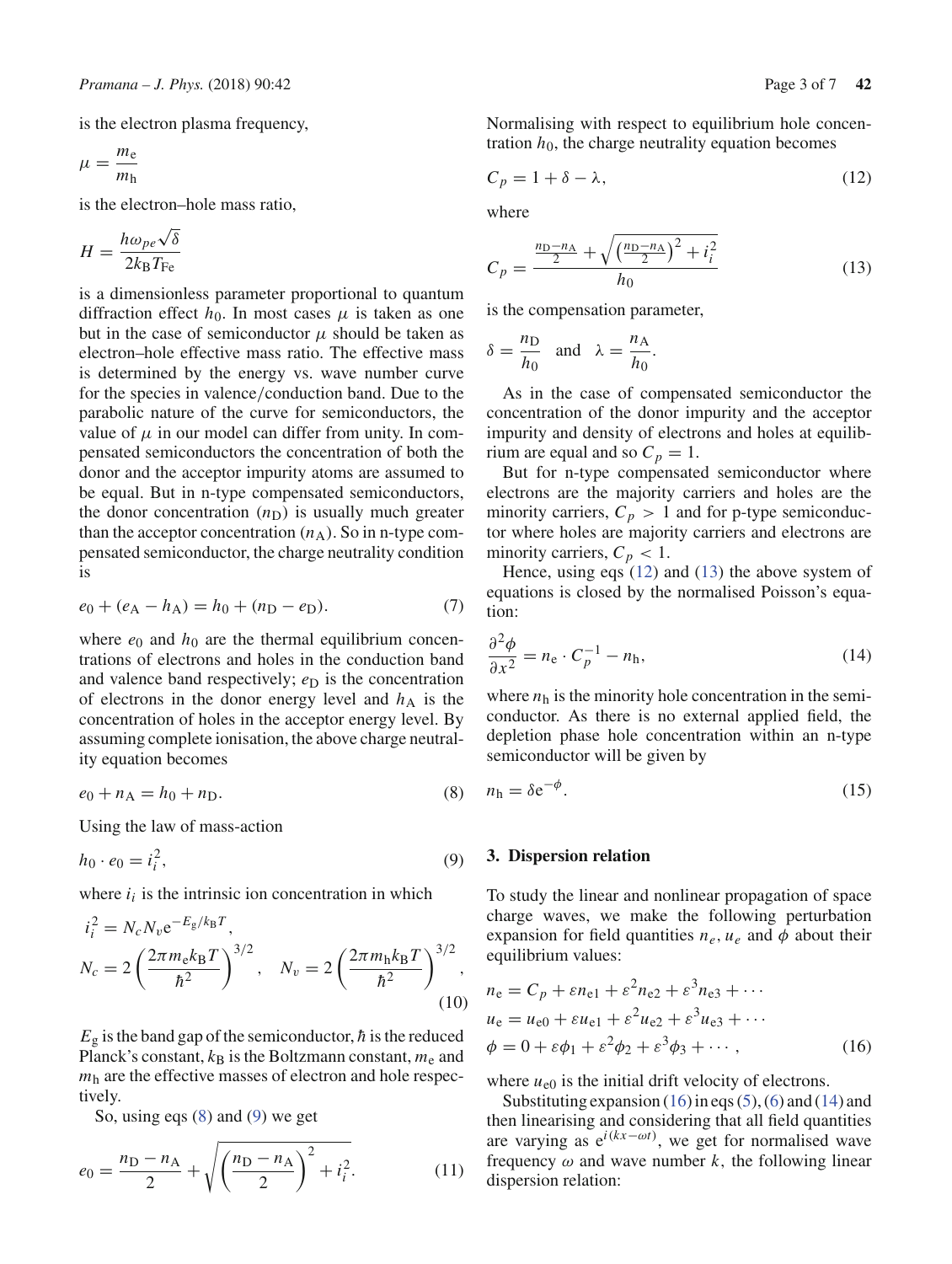

**Figure 1.** Linear dispersion characteristics for different values of electron drift ( $u_{e0} = 0.00, 0.1, 0.2$ ) with other parameters fixed at  $\delta = 0.25$ ,  $\mu = 0.5$ ,  $H = 0.2$ ,  $C_p = 2.25$ .

$$
\omega^2 \cdot [8\mu C_p (\delta + k^2)] - \omega \cdot [16\mu C_p u_{e0} (\delta + k^2)]
$$
  
+
$$
[H^2 k^4 (\delta + k^2)(1 - 2\sqrt{C_p})
$$
  
-
$$
-8C_p k^2 \{1 + C_p^2 (\delta + k^2)\}
$$
  
-
$$
8\mu C_p k^2 u_{e0}^2 (\delta + k^2)] = 0.
$$
 (17)

Solving eq. (17) for  $\omega$  we get

$$
\omega = \frac{-B \pm \sqrt{B^2 - 4AC}}{2A},\tag{18}
$$

where

$$
A = 8\mu C_p (\delta + k^2),
$$
  
\n
$$
B = -16\mu C_p u_{e0} (\delta + k^2),
$$
  
\n
$$
C = H^2 k^4 (\delta + k^2) (1 - 2\sqrt{C_p})
$$
  
\n
$$
-8C_p k^2 \{1 + C_p^2 (\delta + k^2)\}
$$
  
\n
$$
-8\mu C_p k^2 u_{e0}^2 (\delta + k^2).
$$
 (19)

In the long wavelength limit  $(k \rightarrow 0)$  the phase speed  $v_p$  of the fast mode is given by

$$
v_p = \frac{\omega}{k} = \sqrt{\frac{(1 + C_p^2 \delta)}{\mu \delta}} + u_{e0}.
$$
 (20)

Obviously phase speed depends on  $C_p$  and  $\delta$  and hence on the doping level.

Figure 1 shows the dependence of the linear dispersion character ( $\omega$  vs. *k*) of the wave on the electron drift velocity  $(u_{e0})$ . It shows that the wave frequency increases with increase in electron drift velocity. Physically, the drifting electrons interact with the electric field associated with the wave in an intricate way; as we are considering wave propagation in the direction of electron drift it is likely to favour wave propagation and thus increases the wave speed.

#### **4. KdV equations and solitary waves**

To study the formation of solitary wave structures, we derive a KdV equation by following standard reductive perturbation method. We use the following standard stretching for the space and time variables

$$
\xi = \varepsilon^{1/2} \left( x - v_p t \right) \quad \text{and} \quad \tau = \varepsilon^{3/2} t, \tag{21}
$$

where  $v_p$  is the normalised linear long wave phase velocity given by eq. (20) and  $\varepsilon$  is a small dimensionless parameter measuring smallness of dispersion and nonlinearity. Now rewriting the basic eqs (5), (6) and (14) in terms of these dimensionless variables  $\xi$  and  $\tau$  and then solving the lowest-order equations we obtain

$$
n_{e1} = -C_p \delta \alpha,
$$
  
\n
$$
u_{e1} = -\delta \left( v_p - u_{e0} \right) \alpha,
$$
\n(22)

where

$$
\alpha = \phi_1. \tag{23}
$$

Then going to next higher order of  $\varepsilon$  we obtain Kortweg– de Vries (KdV) equation:

$$
a\frac{\partial \alpha}{\partial \tau} + b\alpha \frac{\partial \alpha}{\partial \xi} + c\frac{\partial^3 \alpha}{\partial \xi^3} = 0, \tag{24}
$$

where

$$
a = -2\mu \delta \left( v_p - u_{e0} \right),
$$
  
\n
$$
b = 3\mu \delta^2 \left( v_p - u_{e0} \right)^2 + C_p^2 \delta^2,
$$
  
\n
$$
c = C_p^2 + \frac{H^2 \delta}{4\sqrt{C_p}} - \mu \left( v_p - u_{e0} \right)^2.
$$
 (25)

The KdV eq. (24) has the following solitary wave solution:

$$
\alpha = \alpha_s \mathrm{sech}^2\left(\frac{\eta}{\Delta}\right),\tag{26}
$$

in which  $\eta = \xi - M\tau$ , *M* is the Mach number,  $\alpha_s$  $3M/b$  is the amplitude and  $\Delta = \sqrt{4c/M}$  is the width of the solitary waves.

The sign of *b*, the coefficient of nonlinearity in KdV eq. (24), determines the nature of the solitary waves. It is clear from eq. (25) that the value of *b* can be negative only when  $\mu$  is negative and then rarefactive solitons may form. But, we know that in a solid-state medium the sign of effective mass is determined by the E-k diagram and a negative effective mass corresponds to valence band electrons where all energy states are occupied and the particles go the wrong way when an external force is applied. As the QHD model that we are using in this paper is an approximate one, it cannot fully describe the effect of negative masses. For this, we have restricted our discussions to positive effective masses only. Thus,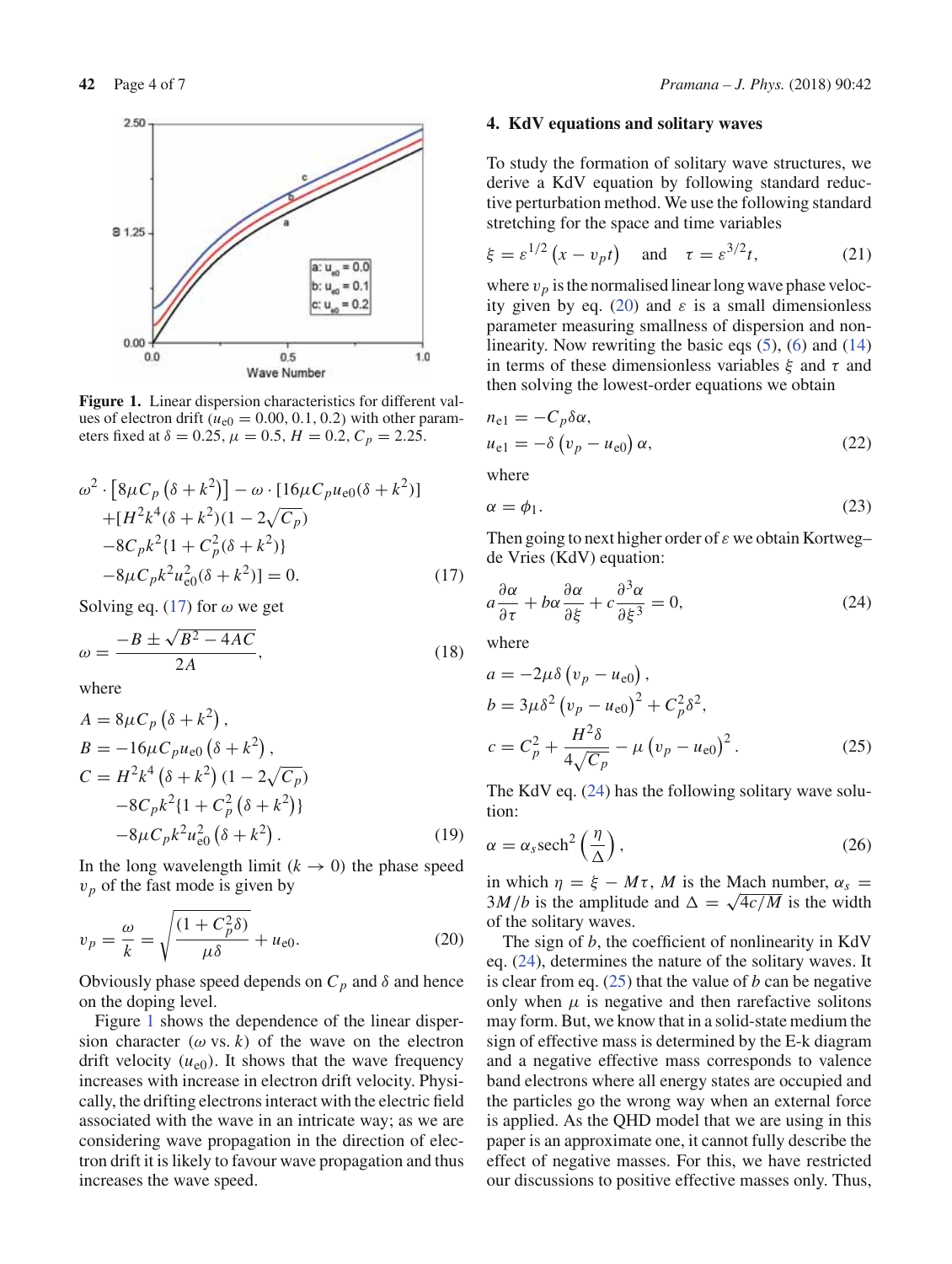only compressive solitons are possible for our plasma model.

#### **5. Double layers**

KdV equation describes the behaviour of smallamplitude solitary waves. The KdV equation is modified and one derives modified KdV (mKdV) equation in order to incorporate additional effects such as higherorder nonlinearity, plasma inhomogeniety etc. In our model, the KdV equation is modified by including cubic nonlinearity to describe the time evolution of double layers. In order to derive the mKdV equation, the independent field variables are stretched as follows [31,32]:

$$
\xi = \varepsilon \left( x - v_p t \right) \quad \text{and} \quad \tau = \varepsilon^3 t. \tag{27}
$$

Applying these stretchings to the basic eqs (5), (6) and (14) and collecting smallest order terms of  $\varepsilon$ , secondorder quantities of field variables are obtained as

$$
n_{e2} = \frac{C_p}{2} \alpha^2 - C_p \delta \phi_2,
$$
  
\n
$$
u_{e2} = (v_p - u_{e0}) \left(\frac{1}{2} - \delta^2\right) \alpha^2
$$
  
\n
$$
-\delta (v_p - u_{e0}) \phi_2.
$$
\n(28)

Going to the next higher-order terms of  $\varepsilon$  we obtain modified Kortweg–de Vries (mKdV) equation:

$$
a\frac{\partial \alpha}{\partial \tau} + b\alpha \frac{\partial \alpha}{\partial \xi} + d\alpha^2 \frac{\partial \alpha}{\partial \xi} + c\frac{\partial^3 \alpha}{\partial \xi^3} = 0, \tag{29}
$$

where

$$
d = -3\mu\delta \left(v_p - u_{e0}\right)^2 \left(\frac{1}{2} - \delta^2\right)
$$

$$
-\frac{C_p^2}{2} - 2C_p\delta^2
$$

$$
+\frac{3\mu\delta}{2} \left(v_p - u_{e0}\right) \left(2\delta^2 + 1\right). \tag{30}
$$

Using the transformation  $\eta = \xi - M\tau$  and then integrating eq. (29) with respect to  $\eta$  under the boundary conditions  $\psi$ ,  $d\psi/d\eta$ ,  $d^2\psi/d\eta^2 \to 0$  as  $|\eta| \to \pm \infty$  we obtain the following energy equation:

$$
\frac{1}{2} \left( \frac{d\phi}{d\eta} \right)^2 + \psi_s(\alpha, M) = 0, \tag{31}
$$

where  $\psi_s(\alpha, M)$  is Sagdeev's pseudopotential and it is given by

$$
\psi'(\alpha, M) = \frac{\alpha^2}{2c} \left( \frac{d}{6} \alpha^2 + \frac{b}{3} \alpha - M \right).
$$
 (32)

Now for the existence of double layers the boundary

(i) 
$$
\psi'(\alpha, M)|_{\alpha=0} = \psi'(\alpha, M)|_{\alpha=\alpha_{\text{max}}} = 0,
$$
  
\n(ii)  $\frac{d\psi'(\alpha, M)}{d\eta}\Big|_{\alpha=0} = \frac{d\psi'(\alpha, M)}{d\eta}\Big|_{\alpha=\alpha_{\text{max}}} = 0,$   
\n(iii)  $\frac{d^2\psi'(\alpha, M)}{d\eta^2}\Big|_{\alpha=0, \alpha_{\text{max}}} < 0,$  (33)

where  $\alpha = 0$  and  $\alpha_{\text{max}}$  are two extreme points of Sagdeev's potential  $\psi'(\alpha, M)$ .

Equation (29) has the following double layer solution:

$$
\alpha = \frac{\alpha'_{\text{max}}}{2} \left[ 1 - \tanh\left(\frac{2\eta}{\Delta'}\right) \right],\tag{34}
$$

where

conditions are

$$
\Delta' = \frac{4\sqrt{6c/-d}}{|\alpha_{\text{max}}|} \tag{35}
$$

is the width of the double layer.

For a double layer solution to exist, the following condition must be satisfied:

$$
-\frac{d}{c} > 0 \quad \text{or} \quad d < 0. \tag{36}
$$

The double layer structure depends on several plasma parameters such as compensation parameter  $(C_p)$ , electron drift velocity  $(u_{e0})$ , minority carrier concentration  $(\delta)$ , electron–hole mass ratio  $(\mu)$  and quantum diffraction parameter (*H*).

#### **6. Numerical results**

The solitary wave profile given by eq. (26) has been analysed numerically for different values of the compensation parameter  $(C_p)$  and the electron drift  $(u_{e0})$ .

Figure 2 shows the solitary wave profile for different values of the compensation parameter  $(C_p)$ . From eq. (25) we find that both the nonlinear coefficient *b* and the dispersive coefficient *c* depend upon compensation parameter  $(C_p)$  and hence nature, amplitude and width of the solitary waves are expected to depend sensitively on the compensation parameter. Figure 2 shows that amplitude and width of the compressive solitons decrease with the increase of compensation parameter  $(C_p)$ . Increase in  $C_p$  means increase in donor impurity concentration which leads to the generation of excess free electrons and as a result system nonlinearity increases and hence narrower solitons are formed. Similar results have also been reported for envelope solitons [24].

Dependence of the KdV solitary wave profile on electron drift has also been studied numerically. In figure 3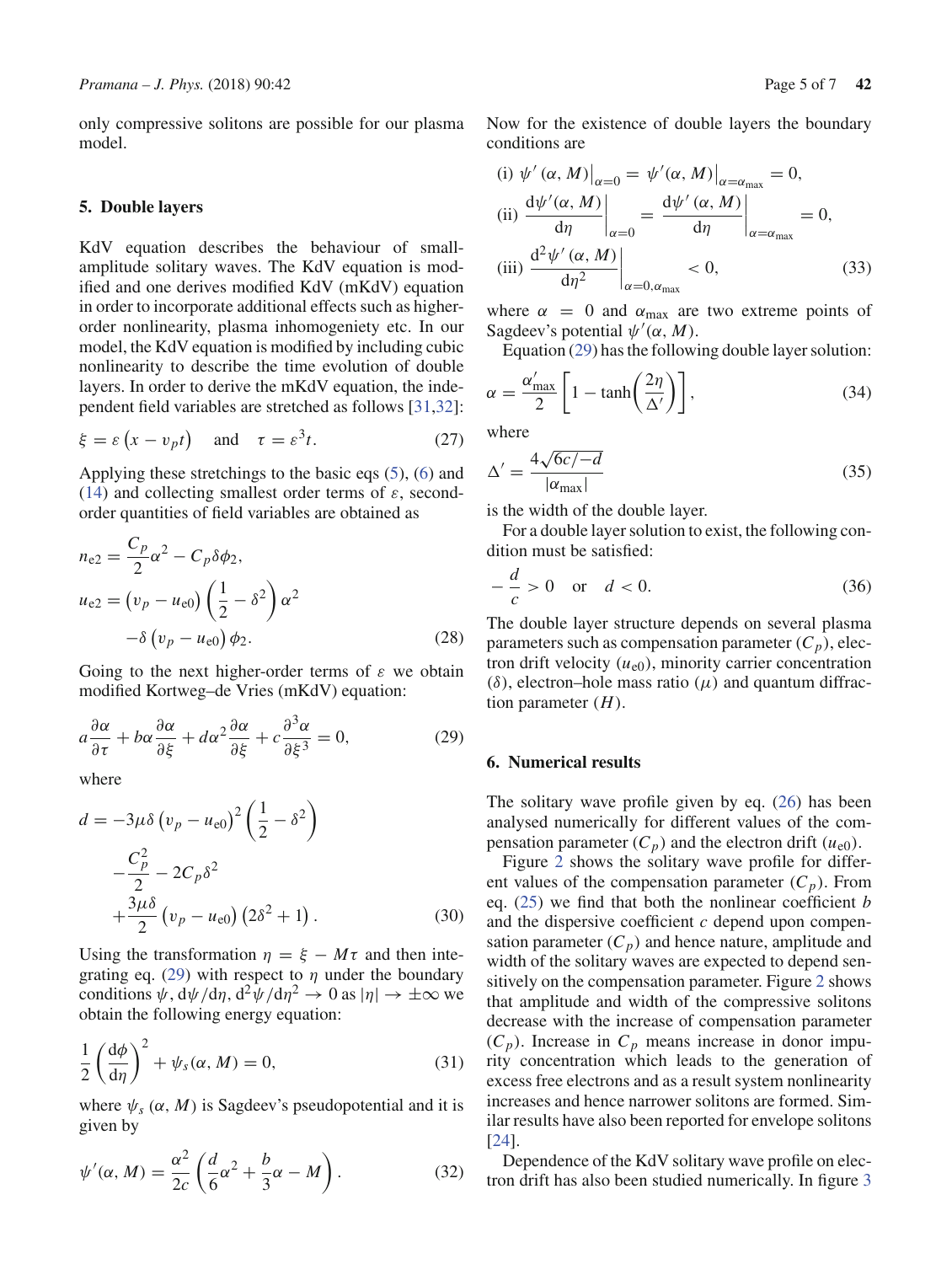

**Figure 2.** Solitary wave profile for different values of compensation parameter  $(C_p = 2.0, 2.5, 3.0)$ , with other parameters fixed at  $\delta = 0.25$ ,  $\mu = 0.5$ ,  $H = 0.2$ ,  $u_{e0} = 0.1$ .



**Figure 3.** Dependence of the KdV solitary wave profile on electron drift ( $u_{e0} = 0.00, 0.30, 0.60$ ) with other parameters fixed at  $\delta = 0.25$ ,  $\mu = 0.5$ ,  $H = 0.2$ ,  $C_p = 2.5$ .

we show the solitary wave profile for different values of electron drift. It shows that the effect of electron drift is to steepen the solitary wave profile.

The dependence of DL profile given by eq. (34) on compensation parameter  $(C_p)$  and electron drift velocity  $(u_{e0})$  has also been studied numerically. Figure 4 shows the dependence of DL profile on compensation parameter  $(C_p)$ . It is clear from the figure that both the amplitude and width of the compressive double layers decrease with increase in the value of the compensation parameter  $(C_p)$ . Physically, higher values of compensation parameter  $(C_p)$  can generate higher potential difference within shorter distance.

In figure 5 we show the profile of double layers for different values of electron drift velocity  $(u_{e0})$ . It shows that increase in electron drift velocity  $(u_{e0})$  decreases the amplitude of the compressive double layers. Experimentally, it has been observed that in the positive column



**Figure 4.** Dependence of DL profile on compensation parameter  $(C_p = 2.0, 2.5, 3.0)$ , with other parameters fixed at  $\delta = 0.25$ ,  $\mu = 0.5$ ,  $H = 0.2$ ,  $u_{e0} = 0.1$ .



**Figure 5.** Double layer profile for different values of electron drift velocity ( $u_{e0} = 0.00, 0.20, 0.40$ ), with other parameters fixed at  $\delta = 0.25$ ,  $\mu = 0.5$ ,  $H = 0.2$ ,  $C_p = 2.5$ .

of low-pressure discharges, free DLs are usually formed as a result of plasma instability driven by the current and this instability is mostly dependent upon drift velocity of the electrons [33–35].

#### **7. Concluding remarks**

In this paper, we have studied space-charge solitary waves and double layers in n-type compensated semiconductor quantum plasma by using QHD model equations and reductive perturbation technique considering electron drift and varying doping profile. We have derived and used KdV and mKdV equations to investigate the properties of space-charge solitary waves and space-charge double layers. Through numerical analysis it is shown that the structure of space-charge solitons